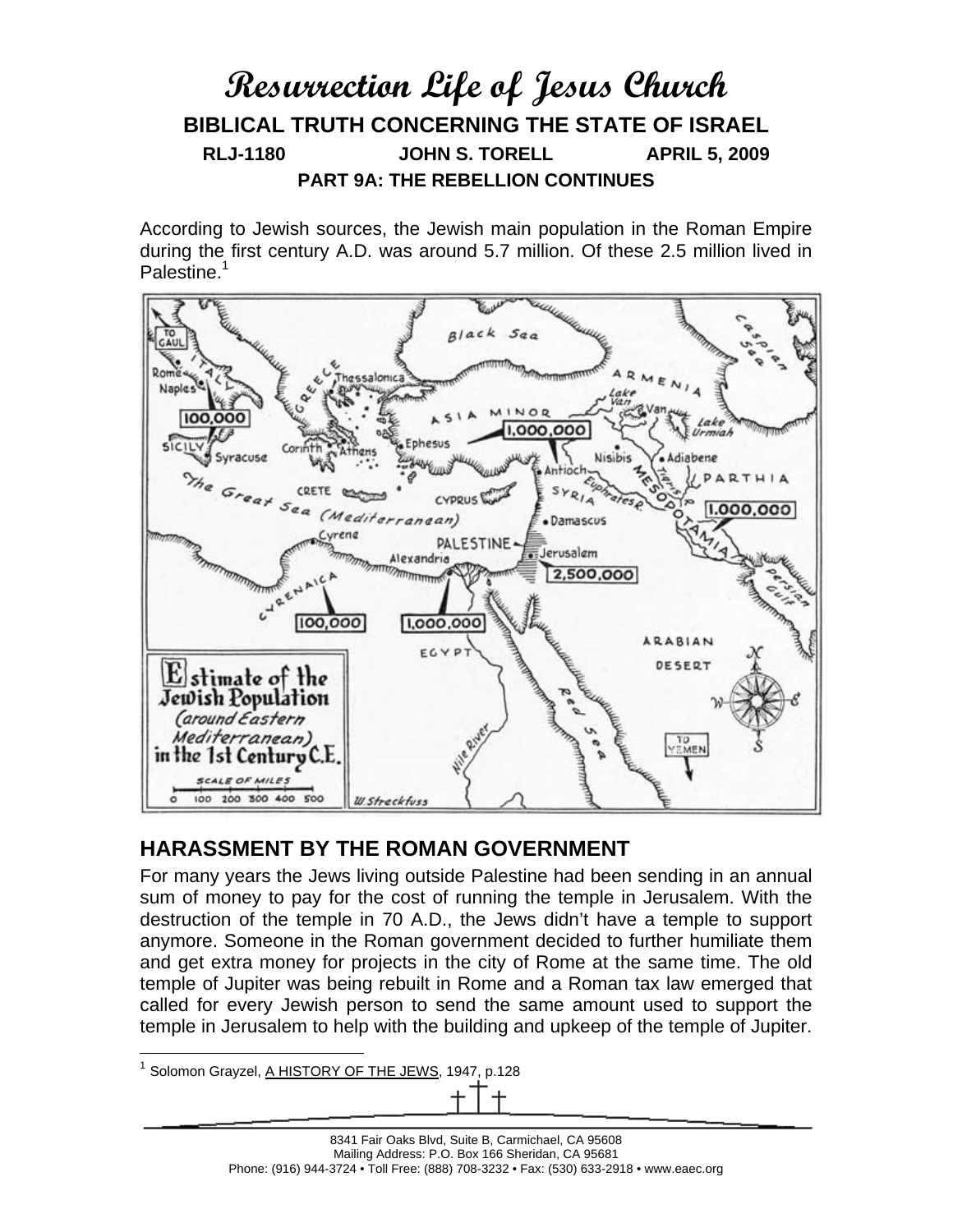The tax was called "Fiscus Judaicus" and fomented more hate against Rome from the Jews and eventually would lead to open revolts.

## **THE SPIRITUAL POWER BEHIND JUDAISM**

Satan was and still is the spiritual power behind Judaism. This statement will invoke strong feelings among Christian Zionists and Jews. However, it is important not to let our emotions run wild but be willing to look at the Bible and get truthful answers from the Word of God.

#### *No political movement can exist unless it has a spiritual power driving it and giving it life!*

The Church of Jesus Christ is empowered by the Holy Ghost. **Acts 1:4-8; 2:1-4** 

Judaism is empowered by the Devil. **John 8:31-53; Revelation 2:9; 3:9** 

Even though the Jews lost their central leadership with the destruction of the temple in 70 A.D., the Devil and his fallen angels have been coaching them from the spirit world and formed them into a worldwide organization. Ordinary Jews do not understand that they are lead by an "elite" just like people in other nations.

#### *Each nation has a satanic spiritual prince ruling over it!* **Daniel 10:11-20**

The demon rulers who possessed the leaders of Sodom and Gomorrah, Assyria, Babylon, Persia, Egypt, Greece, Rome, etc. have not been removed from the earth but are still ruling the same nations and are possessing rulers as they come and go. The same vile spirits who possessed the high priest, the rulers, the Sadducees and Pharisees at the time of Jesus, now possess the descendants of these men. The demons that possessed the Zealots of old also possess the leaders in the Zionist World Federation today.

This is the reason why you will find continuity in the development of the Jewish people because they depend upon the demonic writings of the Talmud and the Cabala.

Rank and file Jews over the centuries know very little of the Cabala and only bits and pieces of the Talmud. Just like the masses in Gentile nations, they follow the leaders without knowing what is really going on.

God warned the people of Israel 500 years before Christ to be aware of these false pastors and prophets. **Jeremiah 23:1-40**

## **THE DIASPORA REBELLION (73-117 A.D.)**

During the Diaspora<sup>2</sup> rebellion, two years after the destruction of Masada, there were some one million Jews living in Egypt who revolted and tried to force the Romans out of Egypt but the rebellion was quickly put down. The Jews had built a second temple in Egypt (Temple of Onias), located in the small town of Heliontopolis, and it was closed as a punishment.

 2 Hebrew word that means "Jews scattered abroad."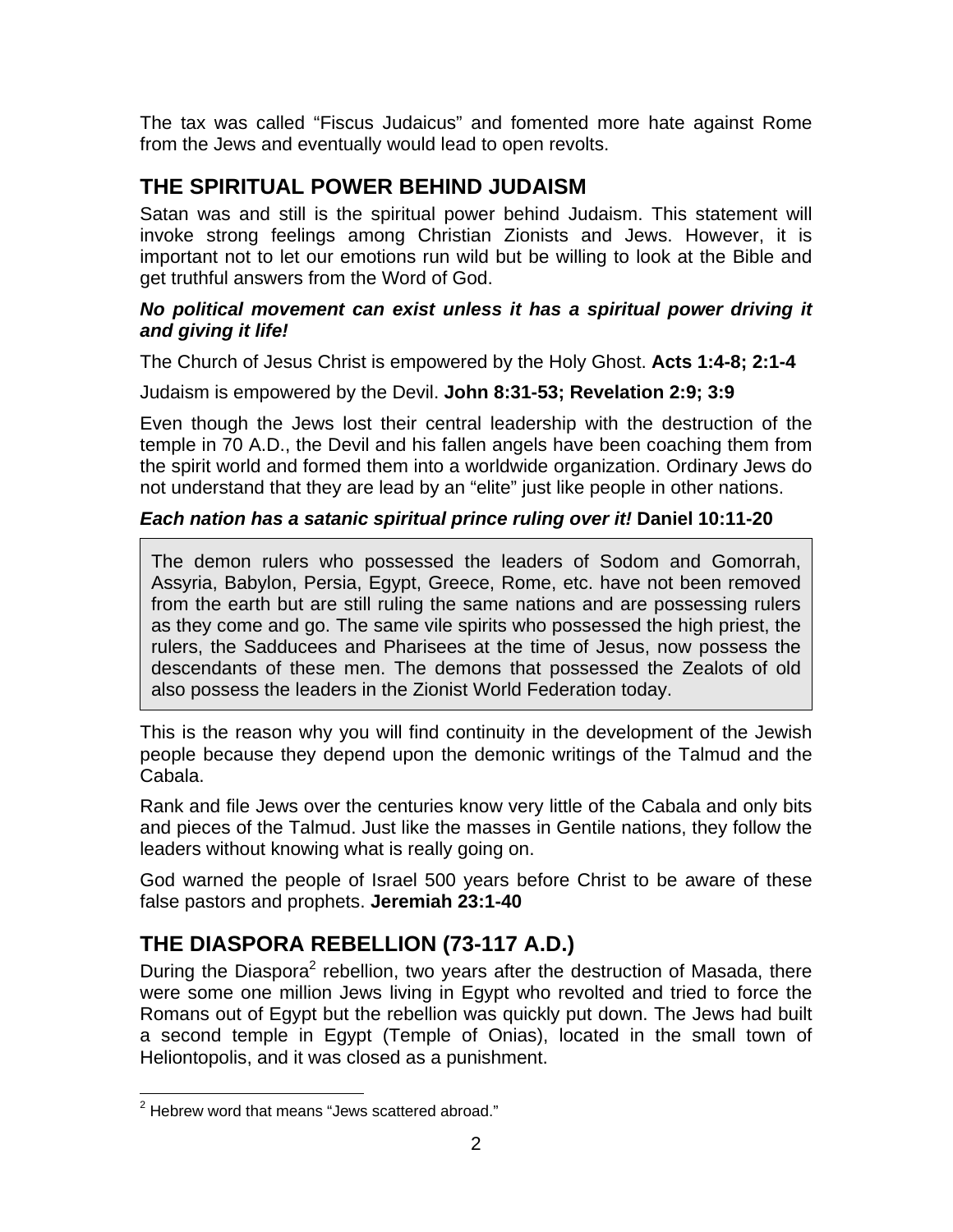From 98 to 117 A.D., Trajan was the Emperor of Rome. He wanted to do what Alexander the Great had failed to do, conquer Persia and extend the Roman Empire into India. Trajan realized that he had to get the Jews on his side if he was to be successful since there were still more than two million Jews living in Judea and one million in and around Babylon. To entice them, Trajan verbally told them that he would allow them to rebuild the temple in Jerusalem if the campaign went well. But once he started his military campaign in 115 A.D., Trajan was very successful and had entered deep into Persia and the Parthian Empire.

Parthian army units, together with large forces of Jews, rose up behind the lines of Trajan and his army was threatened with total destruction. Trajan broke off his eastward march and turned to fight the Parthian/Jewish forces.

As the news reached the island of Cyprus, the Jews in Cyrene (modern day Tunisia) and Egypt revolted and it looked like the Roman Empire would be defeated. The Roman military focused on extracting the Emperor out of Parthia first and all available soldiers were sent east.

Trajan and his army were saved and the command was given to General Tineius Rufus, his most ruthless general, to wipe out all opposition in Parthia. The large force of Jews from Palestine didn't come to the help of their kinsmen in Parthia because they had been given the promise to rebuild the Temple.

Once the Jews in Parthia had been defeated, Trajan dispensed General Turbo to put down the uprising in the West. The Jews were defeated again. On the island of Cyprus, every Jew (men, women and children) was killed; furthermore, there was a law written that Jews could never again set foot on the island. The Jews in Egypt and Cyrene were defeated and thousands upon thousands were slaughtered in revenge by the Romans and the Gentile population.

The Jews found out again, the hard way, that God was no longer protecting them; He had turned them over for destruction because of their rejection of Jesus as the Messiah.

## **THE CHURCH OF JESUS CHRIST**

The Church of Jesus marched to a different tune as the Jewish leaders were constantly working to overthrow the Romans and re-establish a Jewish homeland.

By 100 A.D. the last apostle had moved on to heaven and a second generation of pastors, evangelists and teachers had taken over. Christian churches could be found throughout the Roman Empire but there were no church buildings since Christians were constantly persecuted by the Roman Government and the Jews. Ignatius was a church leader in Antioch, and during the last years of Emperor Trajan (115-117), he was arrested and sent to Rome where he was thrown into the Coliseum and killed by wild beasts. During the time of ministry he, like Paul, wrote letters to churches in Ephesus, Magnesia, Tralles, Rome, Philadelphia and Smyrna and a personal note to Bishop Polycarp of Smyrna. Other church leaders and writers of Christian doctrine at this time were Clement of Rome (93-97 A.D.);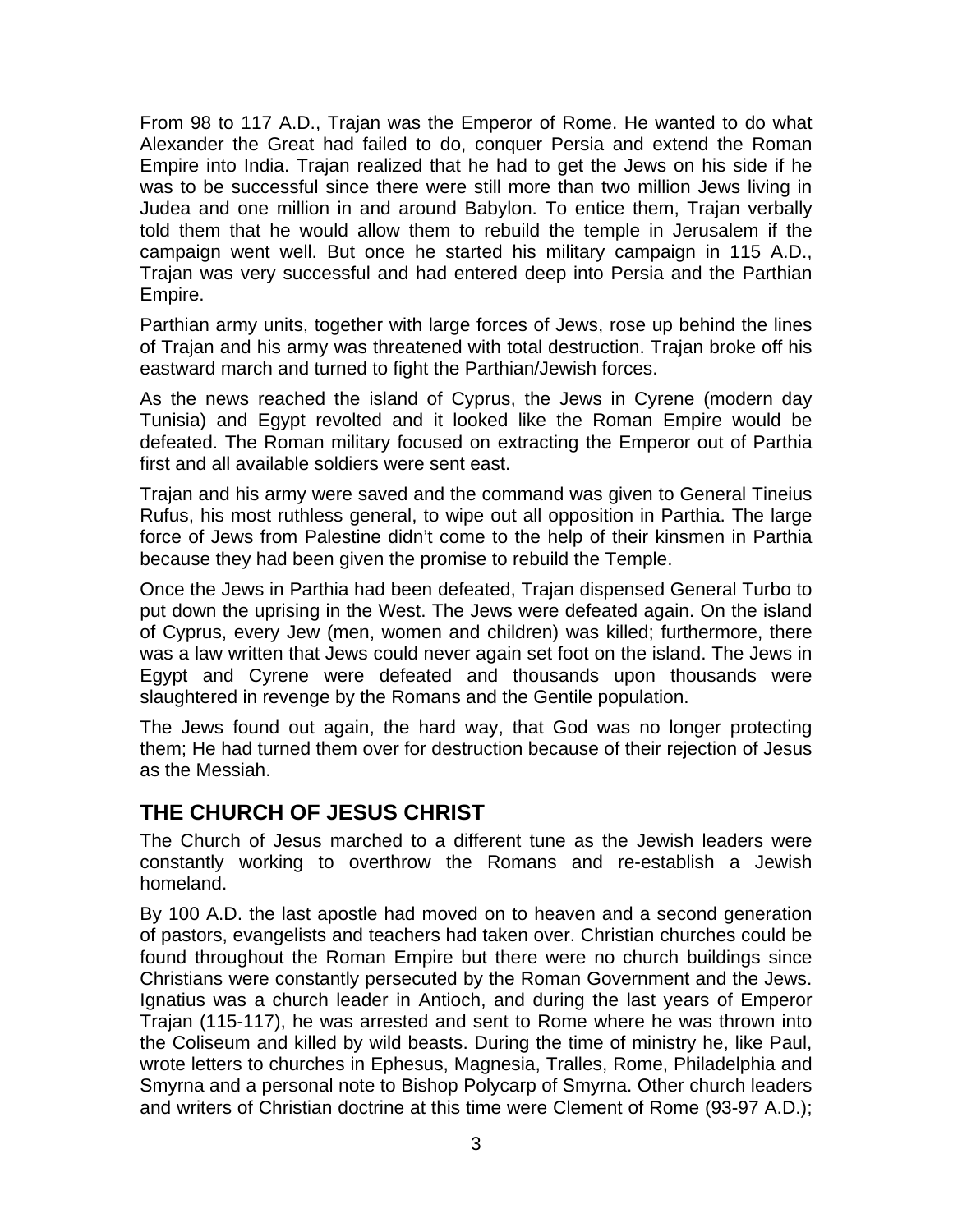Ignatius of Antioch (110-117); Polycarp of Smyrna (110-117); Hermes of Rome  $(115-140).$ <sup>3</sup> These men's ministries were not long, as once discovered by the authorities, they were arrested and killed.

Both Jewish and Christian historical sources agree on one point, **Jews and Gentiles who had made Jesus their Messiah did not participate in the uprisings by the Jews and showed no interest in establishing an earthly kingdom in Judea. They had no desire to rebuild the Temple in Jerusalem.**

## **A NEW JEWISH MESSIAH**

Emperor Trajan sent General Tineius Rufus to rule over Judea and make sure it was pacified. He made sure that every remaining rebellion was wiped out and the Jews who resisted were executed without mercy. Meanwhile, the rabbinic leadership told the people not to fight because they had Trajan's promise that they would be given permission to rebuild the Temple.

But there was opposition to a new Temple from the Gentiles living in Palestine and from the Samaritans. They appealed to Rome asking that permission not be given to rebuild Jerusalem and the Temple.

When Trajan died in 117 A.D., he was succeeded by Hadrian. The Jewish leadership continued pushing hard for the new Temple, and in 130 A.D., Emperor Hadrian traveled to Jerusalem to see for himself what should be done.

Hadrian ordered Jerusalem to be rebuilt, but as a Roman city with the name, "Aelia Capitolina." The city would have one altar of worship to the god Jupiter. Hadrian was the high priest in Rome and led the worship of Jupiter.

The Jewish leadership decided that it was time to fight the Romans again and drive them out of the Promised Land. Rabbi Akiba ben Joseph was an 80 year old religious leader who traveled throughout Judea to stir up the people. Hundreds of thousands of Jewish men responded and Rabbi Joseph appointed a younger man by the name of Simon from the town of Koziba to be the leader. He told the people that Simon was the Messiah and changed his name to Simon Bar Kochba (son of the star). Simon started the war against Rome in 132; he retook Jerusalem and erected an altar on the old Temple ground.

Hadrian appointed General Julius Severus to lead the Roman army as it marched into Judea, aided by Gentile soldiers from surrounding provinces. Severus realized that he would lose in an open battle against the much larger Jewish army, so he crisscrossed the countryside, burning, looting and destroying farms and fields. He only attacked small Jewish forces and eventually wore them down. In two years time he had driven them out of Jerusalem.

In 135 A.D., Simon and his remaining forces fled to the small town of Bettar southwest of Jerusalem. The Jews were able to hold the city for several weeks but Roman spies found a secret way into the city. Once inside, the Roman soldiers raging hatred for the Jews was evident as no Jewish soldier was spared.

<sup>1</sup> <sup>3</sup> A HISTORY OF THE CHRISTIAN CHURCH, Williston Walker, 1952, pp.40-42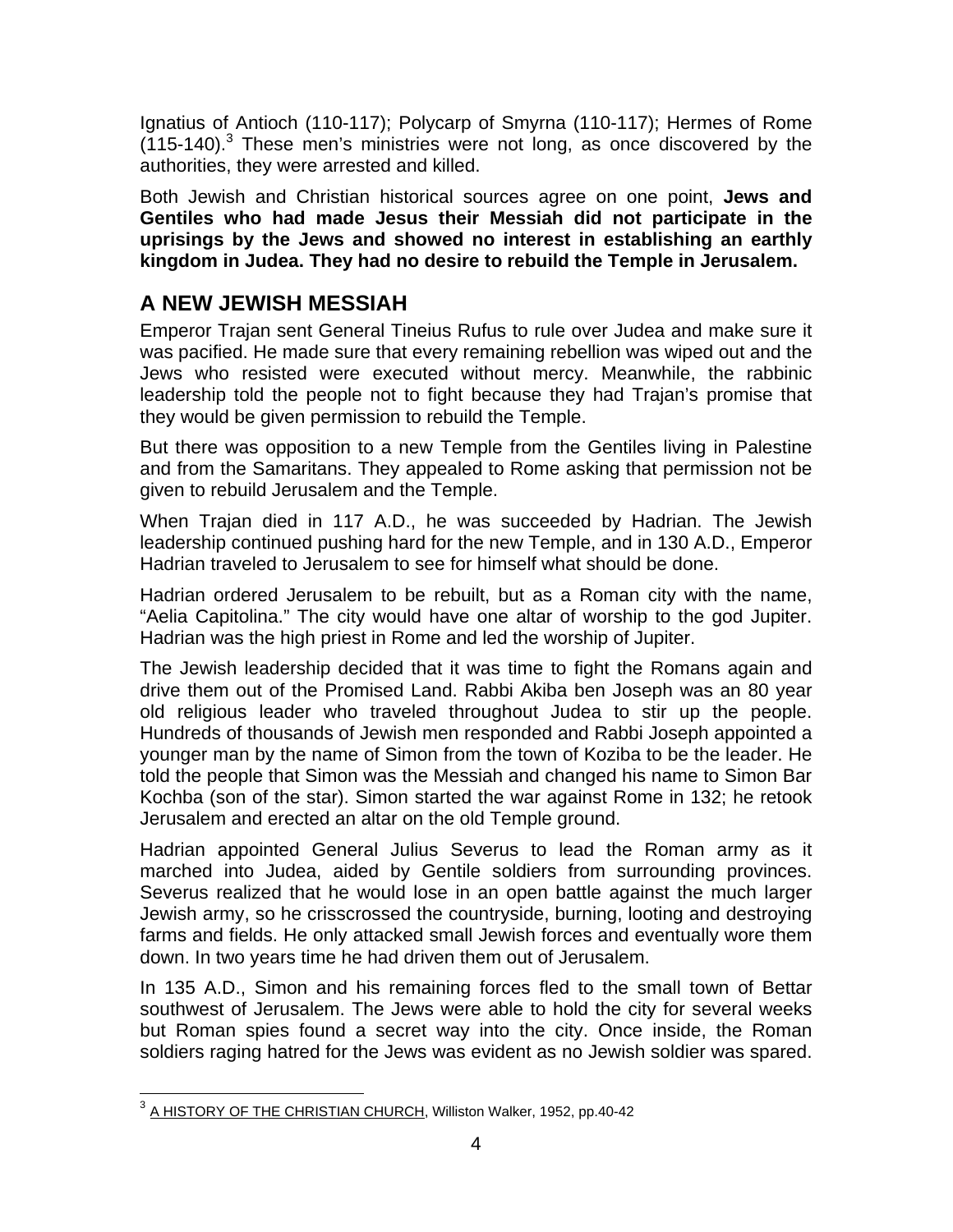Simon bar Kochba died in the battle. According to Solomon Grayzel, 580,000 Jewish soldiers were killed, tens of thousands of civilians were slaughtered by the Romans and large numbers of Jews were gathered up and shipped to the slave markets in Rome and other cities. $4$ 

Emperor Hadrian realized that the Roman Empire could not co-exist with Judaism. Jerusalem was rebuilt as a pagan city and Jews were forbidden to enter it. Circumcision was forbidden and there could be no more Sabbath observance or other Jewish holidays. Rabbinical councils were forbidden and it was a death sentence for any Jew studying the Torah, the prophets, the Talmud and the Cabala. Judea had become a wasteland for the Jews. Those who survived the war fled to Parthia (Babylon/Persia) or moved to other parts of the Roman Empire. Jews no longer populated Jerusalem and Judea and Gentiles were given the Promised Land.

*"Set the trumpet to thy mouth. He shall come as an eagle against the house of the LORD, because they have transgressed my covenant, and trespassed against my law. Israel shall cry unto me, My God, we know thee. Israel hath cast off the thing that is good: the enemy shall pursue him.* 

*They have set up kings, but not by me: they have made princes, and I knew it not: of their silver and their gold have they made them idols, that they may be cut off. Thy calf, O Samaria, hath cast thee off; mine anger is kindled against them: how long will it be ere they attain to innocency? For from Israel was it also: the workman made it; therefore it is not God: but the calf of Samaria shall be broken in pieces.* 

*For they have sown the wind, and they shall reap the whirlwind: it hath no stalk: the bud shall yield no meal: if so be it yield, the strangers shall swallow it up. Israel is swallowed up: now shall they be among the Gentiles as a vessel wherein is no pleasure."* (Hosea 8:1-8)

### **HOW TO DEFINE JEWS AND JUDAISM**

Let me quote from Solomon Grayzel:

*"Judaism Refuses to Die – Nevertheless, despite enemies and losses, the Jews continued to live. Even their national hopes were not completely destroyed. They still waited and hoped for the Parthian empire to grow strong and come to their deliverance, or for divine intervention to save Jerusalem from pagan hands.* 

*They certainly did not give up their laws and ceremonies, their beliefs and their study. In time the Romans came to realize the uselessness of persecuting Judaism. The academies were reopened, and through Palestine never revived from the blow struck at the Jews during the second revolt, it still remained for two generations the center of Jewish life everywhere.* 

 $\overline{a}$ <sup>4</sup> Solomon Grayzel, A HISTORY OF THE JEWS, 1947, p.184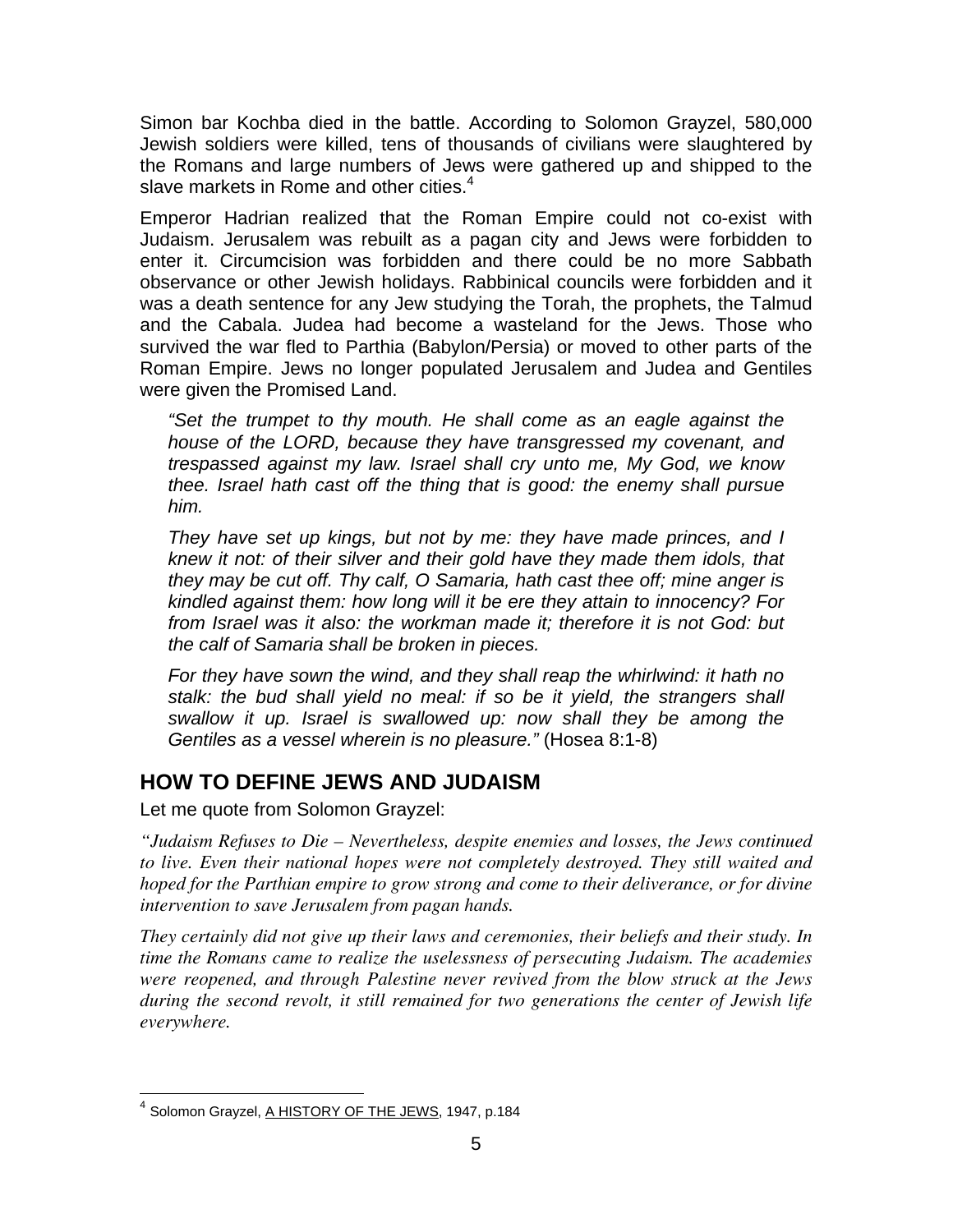*The first choice, the way of the sword for keeping the Jews alive as a group, had failed. The second choice, the way of the spirit, was now entered upon with enthusiasm. For a very long time to come the Jews were destined to be 'a kingdom not of this earth' –a people without physical boundaries, a group who lived not by the strong arm, like Esau, but by the spiritual qualities of Jacob."*<sup>5</sup>

God had spoken some 4,000 years earlier and said the following through Moses:

*"And it shall come to pass, that as the LORD rejoiced over you to do you good, and to multiply you; so the LORD will rejoice over you to destroy you, and to bring you to nought; and ye shall be plucked from off the land whither thou goest to possess it.* 

*And the LORD shall scatter thee among all people, from the one end of the earth even unto the other; and there thou shalt serve other gods, which neither thou nor thy fathers have known, even wood and stone.* 

*And among these nations shalt thou find no ease, neither shall the sole of thy foot have rest: but the LORD shall give thee there a trembling heart, and failing of eyes, and sorrow of mind…"* (Deuteronomy 28:63-65)

This prophecy has been fulfilled. There are Jews in Japan, China and in most other Asian nations; there is no nation in Europe that doesn't have a Jewish population and they also exist in Africa, Australia, North and South America.

There was no central leadership among the Jewish people at the time of the second revolt. Each region had its own rabbis who taught the people and educated them in the Talmud, the Old Testament, and to certain leaders, the Cabala.

Rabbis from different regions over the years have fought each other and said that their opponents are unclean renegades. The fight has at times been so bitter that they started to kill each other.

Since Jewish settlers were seldom able to secure land in the nations which they lived, they became traders and bankers. As such they had an advantage over the Gentiles with their global thinking. By having their own language, which became a secret world language, they could communicate with Jews in other nations and develop a monopoly on trade and banking.

Jews were globalists with no loyalty to the nation they lived in; they dreamed only that one day the Messiah would come, re-establish Israel and the city of Jerusalem, and with the Messiah, they would become rulers of all nations.

Eventually the traders and the bankers would enter politics and be able to steer national policies to fit the global plan of the Jewish messianic dream. Few Gentiles have understood these principles of Judaism.

As time went on, a struggle began between rabbis and the wealthy traders and bankers. Who would be able to create a global Jewish leadership and force all Jews to submit to this central power? It was not until around 1945 that the Zionist

 $\overline{a}$ 

 $^5$  Ibid, p.185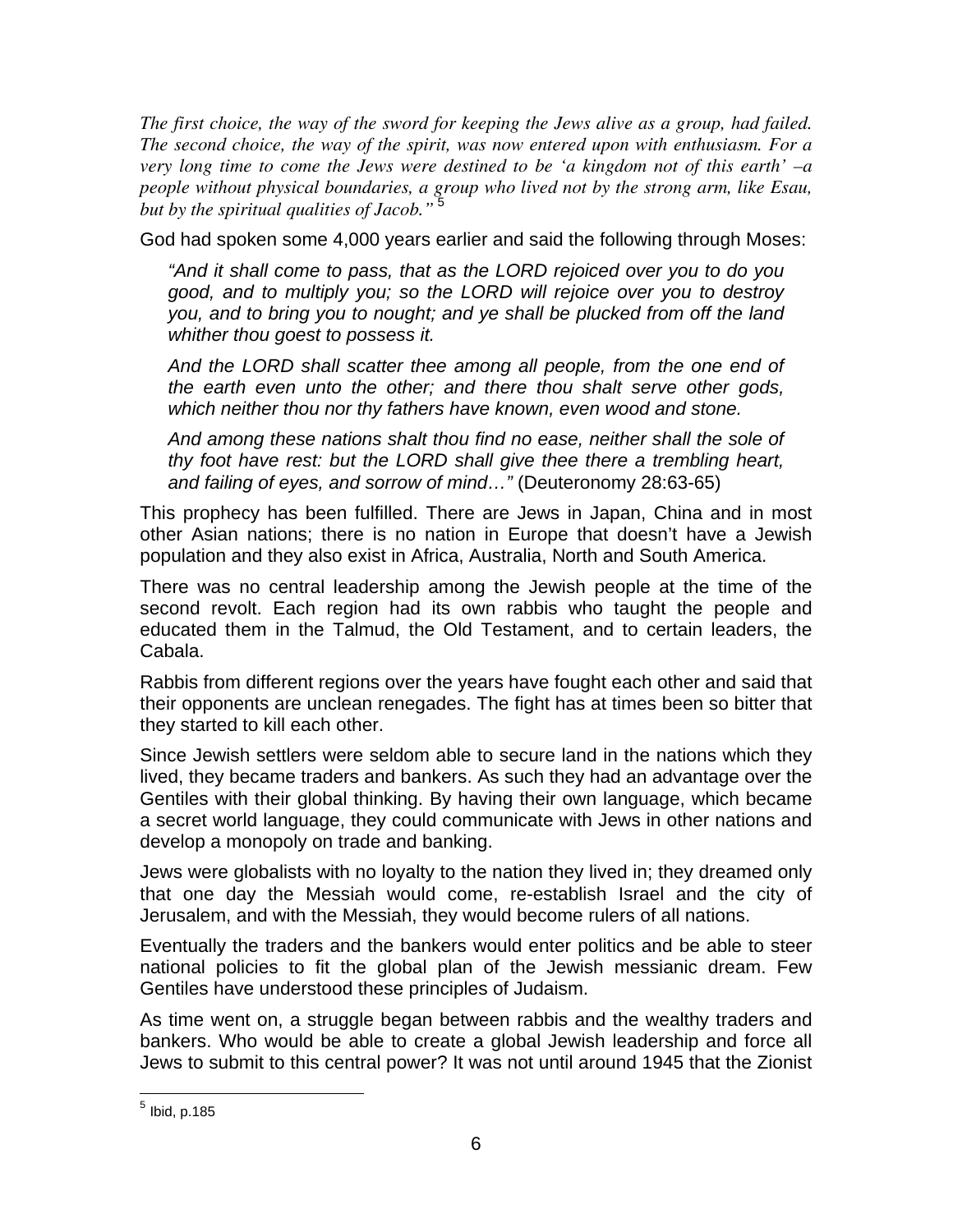World Federation (heirs to the Zealots) was able to squash all major resistance and take a global control over Jewish issues.

For the next 1,700 years, Satan would prepare the Jewish people to do his bidding and be ready to rebuild the temple in Jerusalem and receive him as their long awaited Messiah. This road was going to be long and hard and the Jewish leadership realized that the dream would not come in their lifetime; therefore, they prepared the next generation to have patience and continue to build but not expect to see the end result in their lifetime.

It is this doctrine of Jewish thought that has made it possible for Judaism to survive and for the dream to keep on until it becomes a reality.

In the next message I will show how during the time of the Crusades a small but powerful Jewish leadership had developed and how diabolically clever their plans were. Few Christians living during these times understood what was happening behind the scenes.

Judaism can be likened to a Hydra with its many heads and for an outsider it is impossible to find out who is in charge. The same holds true for ordinary Jews, who have no clue what is going on; they are just trying to live their lives to the fullest and are forced to pay taxes (contributions to Jewish causes) and vote according to what their rabbis/political leaders tell them to do. The fear of Anti-Semitism and persecution from Gentiles holds them as slaves to their leaders, who are constantly publishing anti-semitic threats from Gentiles and the need for Jews to stick together and protect themselves.

The World Jewish Congress publishes "Dateline World Jewry," a monthly newsletter that reports from around the world on the latest threats, vandalism and attacks on Jews, all while asking for money to fight against these attacks.

### **A PAGAN EMPEROR**

In 325 A.D. Christianity became the state religion of the Roman Empire under the leadership of Constantine I. Up to this time, men and women became Christians through a personal relationship with Christ and being born again. As a state religion, all Roman citizens became Christians with the stroke of a pen but the majority of the population in Rome was never born again.

Just 36 years later in 361 A.D., Julian (Flavius Claudius Julianus*)* became the next Emperor. As a young man he had converted to Paganism and rejected the Christian faith. As the Emperor, Julian contacted the Jewish leadership and told them that he wanted to rebuild the temple in Jerusalem and once again have the Jews carry on their sacrifices. Work began on the temple but Julian died in a battle in Persia two years after he became the emperor. The hope of a temple was once again crushed for the Jews.

From the time of Christ's crucifixion until 361 A.D., Jewish people who lived and died without Christ are now waiting in hell for the Great White Throne Judgment where they will receive their final levels of punishment and be thrown into the Lake of Fire to be tormented day and night forever. **Revelation 20:10-15**